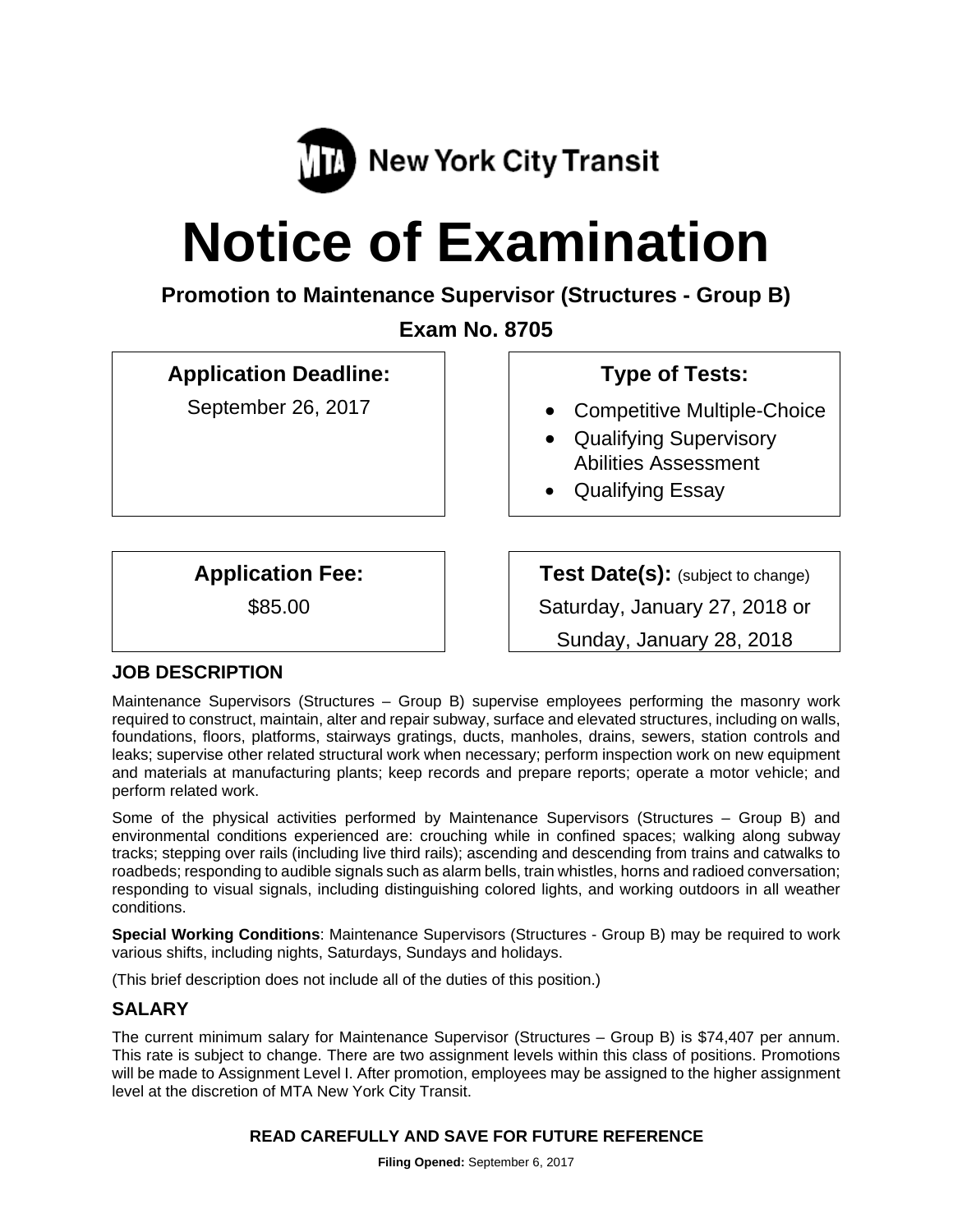## **ELIGIBILITY TO TAKE EXAMINATION**

This examination is open to each employee of MTA New York City Transit who **on the date of the multiplechoice test:** 

- 1. Is permanently (not provisionally) employed in or appears on a Preferred List (see Note, below) for the title of Structure Maintainer - Group B; and
- 2. Is not otherwise ineligible.

(Note: A "Preferred List" is a civil service list which is only for certain former permanent incumbents of the eligible title who have rehiring rights.)

This examination is also open to employees who were appointed to an eligible title pursuant to New York State Civil Service Law, section 55-a, and who meet all other eligibility requirements.

You are responsible for determining whether you meet the eligibility requirements for this examination prior to submitting the *Application*. If you do not know if you are eligible check with **your department's Human Resources representative**. You may be given the test before we verify your eligibility. If you are marked "Not Eligible," your application fee will **not** be refunded and you will **not** receive a score.

This examination is **not** open to employees of MaBSTOA or MTA Bus Company or to employees of MTA agencies other than MTA New York City Transit.

## **REQUIREMENTS TO BE PROMOTED**

**Probationary Period:** At the time of promotion, you must have completed your probationary period in the eligible title of Structure Maintainer - Group B as indicated in the above "Eligibility To Take Examination" section, and you must be permanently employed in the eligible title or your name must appear on a Preferred List for the eligible title at the time of promotion. Additionally, you must have served permanently in the eligible title for at least one year. Time served prior to a break in service of more than one year will not be credited.

**Driver License Requirement:** At the time of promotion, you must have a Motor Vehicle Driver License valid in the state of New York with no disqualifying restrictions that would preclude the performance of the duties of this title. If you have serious moving violations, a license suspension or an accident record you may be disqualified. This license must be maintained for the duration of your employment in the title.

**Drug Screening Requirement:** You must pass a drug screening in order to be promoted.

## **HOW TO SUBMIT AN APPLICATION AND PAY THE APPLICATION FEE**

If you believe you meet the requirements in the "Eligibility to Take Examination" section, submit an application online by the last day of the application period unless you are requesting a Fee Waiver. Applicants who wish to request a Fee Waiver should refer to the "How to Submit an Application When Requesting a Fee Waiver" section below.

**Application Fee:** This fee is generally not refundable. Under special circumstances, you may be entitled to a refund. You should refer to the Department of Citywide Administrative Services ("DCAS") Exam Regulations to determine if you are entitled to a refund prior to requesting a refund. You can refer to the bottom of the last page of the Notice of Examination for instructions on how to obtain a copy of the DCAS Exam Regulations.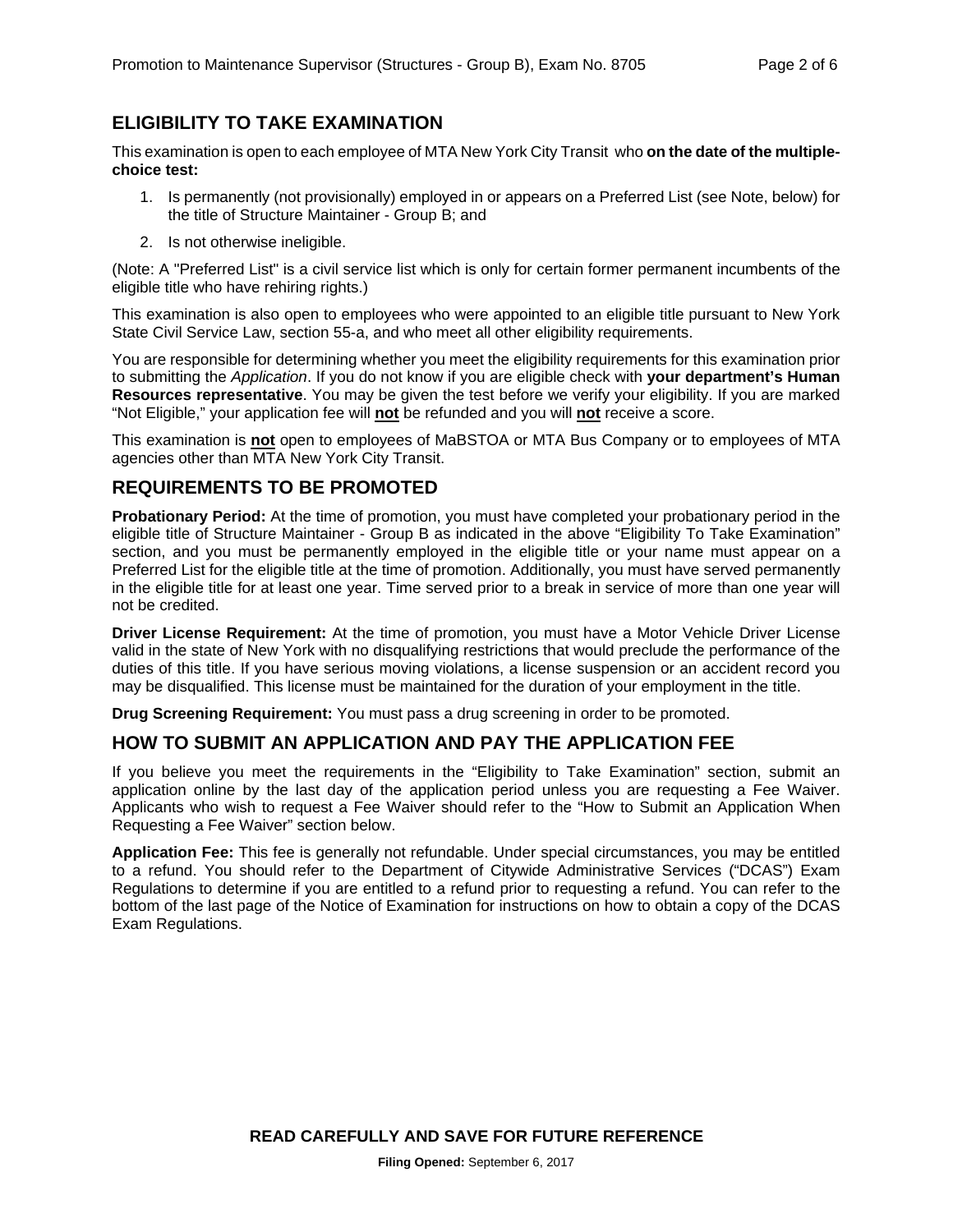## **HOW TO SUBMIT AN APPLICATION AND PAY THE APPLICATION FEE** (continued)

#### **Online Applications:**

- 1. Apply using the "BSC" employee portal at www.mymta.info by the last day of the *Application* period.
- 2. You must pay the *Application* fee via payroll deduction. Applicants who request a fee waiver must apply by mail.
- 3. You will be sent a confirmation number after you complete your *Application* and pay the application fee.

Computers with internet access are available on a limited basis at branches of the New York Public Library, the Brooklyn Public Library and the Queens Library to patrons with a valid library card.

Applicants who wish to request a Fee Waiver must obtain an *Application* in person at the MTA New York City Transit Exam Information Center (as indicated below) and must submit the *Application* by mail to the address in the Correspondence section below **by the last day of the application period**.

MTA New York City Transit will not accept applications in person. Additional information on requesting an application fee waiver is available with the *Application*.

**MTA New York City Transit Exam Information Center**: Open Monday through Friday, from 9 AM to 3 PM, in the lobby at 180 Livingston Street, Brooklyn, New York. Directions: take the A, C, F, or R trains to the Jay Street-Metro Tech Station, or the 2, 3, or G trains to the Hoyt Street Station.

## **ADMISSION LETTER**

An *Admission Letter* will be mailed to you about 10 days before the date of the Multiple-Choice test. If you do not receive an *Admission Letter* at least 4 days before this date, you may obtain a duplicate letter at the MTA New York City Transit Exam Information Center (as indicated above). A paper copy of the *Admission Letter* is your ticket for admission to the test.

Employees **must** keep their official mailing address **up to date.** Only the address on file with the MTA Business Service Center will be used to mail correspondence, including the *Admission Letter.*

## **THE TEST**

The test will consist of three distinct components; a competitive multiple-choice test, a qualifying supervisory abilities assessment and a qualifying essay test. All three components of the test will be given in a single session on the same day. A score of at least 70% is required to pass each test. Your score on the competitive multiple-choice test will determine 85% of your final score. Your seniority will determine the remaining 15%.

You must pass the competitive multiple-choice test and both the qualifying supervisory abilities assessment and qualifying essay test to have your seniority credited. Your seniority score will be 70 plus ½ point for each three months of completed, continuous service with an agency under the jurisdiction of the Commissioner, Department of Citywide Administrative Services, in competitive class titles. Your service will be credited through the date of the multiple-choice test up to a maximum of 15 years. Time served prior to a break in service of more than one year will not be credited.

Veterans' or Disabled Veterans' Credit will be granted only to eligible passing candidates who request that they be applied. Veterans' or Disabled Veterans' Credit should be requested at the time of the application, but **must** be requested before the date the eligible list is established. Claims for Veterans' or Disabled Veterans' Credit cannot be made once the eligible list is established.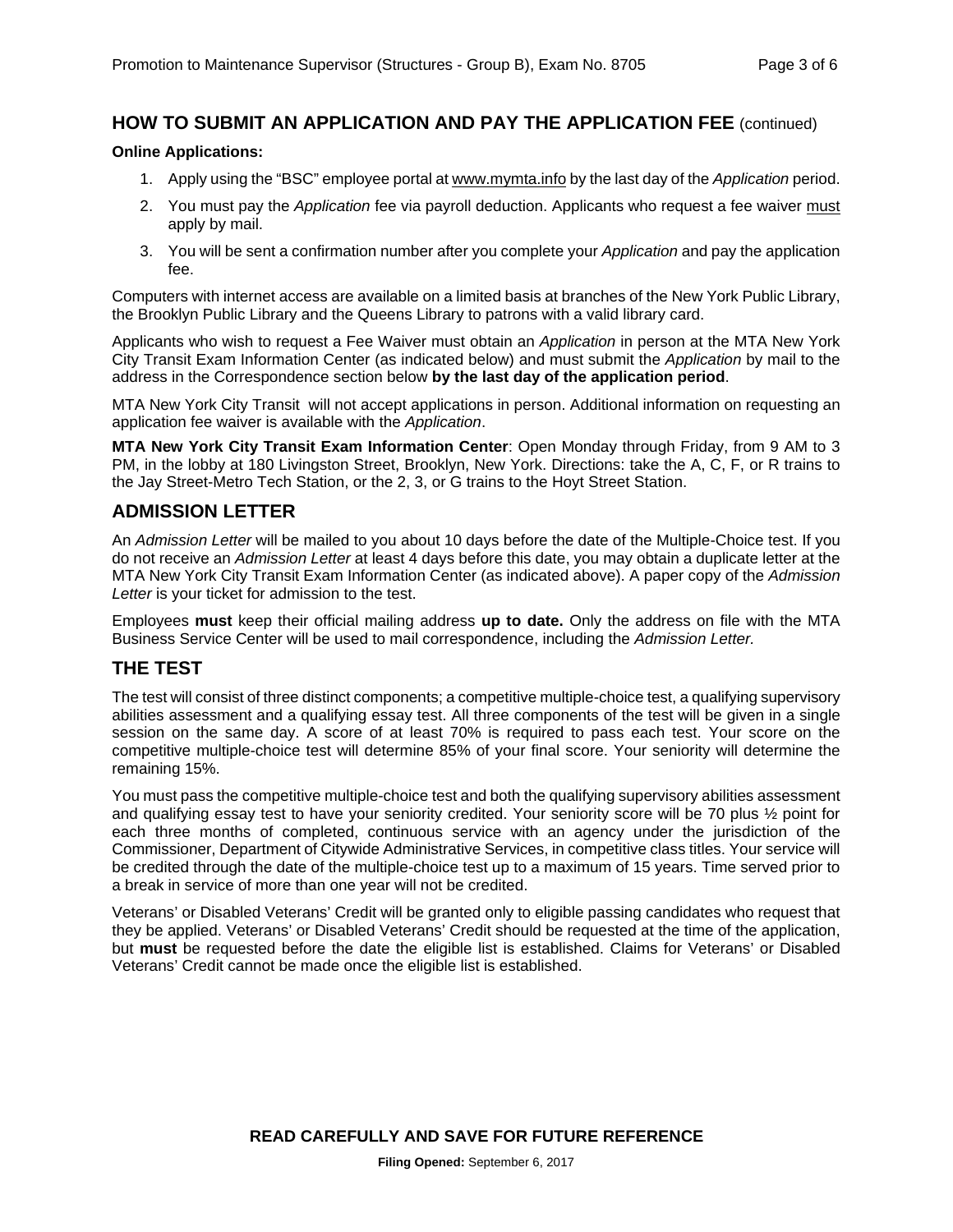## **THE TEST** (continued)

The competitive multiple choice test may include questions on the following knowledge areas:

- Knowledge of the masonry trade as applied to the construction, maintenance, installation, repair, alteration, and inspection of MTA New York City Transit structures and facilities
- Knowledge of relevant MTA New York City Transit rules, regulations, policies, procedures and labor-management practices
- Knowledge of the Americans With Disabilities Act (A.D.A) codes pertinent to the masonry trade
- Knowledge of proper safety precautions and procedures
- Knowledge of flagging rules and regulations
- Knowledge of reading and interpreting specifications, i.e., blueprints, diagrams, and drawings
- Knowledge of trade-related formulas and computations

The qualifying supervisory abilities assessment may include questions that assess the following abilities:

- **Delegation** Utilizing subordinates effectively; allocating decision-making and other responsibilities to the appropriate subordinates
- **Development of Subordinates** Developing the skills and competencies of subordinates through training and developmental activities related to current and future jobs
- **Planning and Organizing** Establishing a course of action for self and/or others to accomplish a specific goal; planning proper assignment of personnel and appropriate allocation of resources
- **Administration and Management** Knowledge of planning, coordination, and execution of business functions, resource allocation and production
- **Sensitivity** Actions that indicate a consideration for the feelings and needs of others
- **Analysis** Identifying problems, securing relevant information, relating data from different sources and identifying possible causes of problems
- **Judgement and Decision-making** Developing alternative courses of action and making decisions based on logical assumptions that reflect factual information
- **Conflict Management** Managing and resolving conflicts, grievances, confrontations, or disagreements in a constructive manner to minimize negative personal impact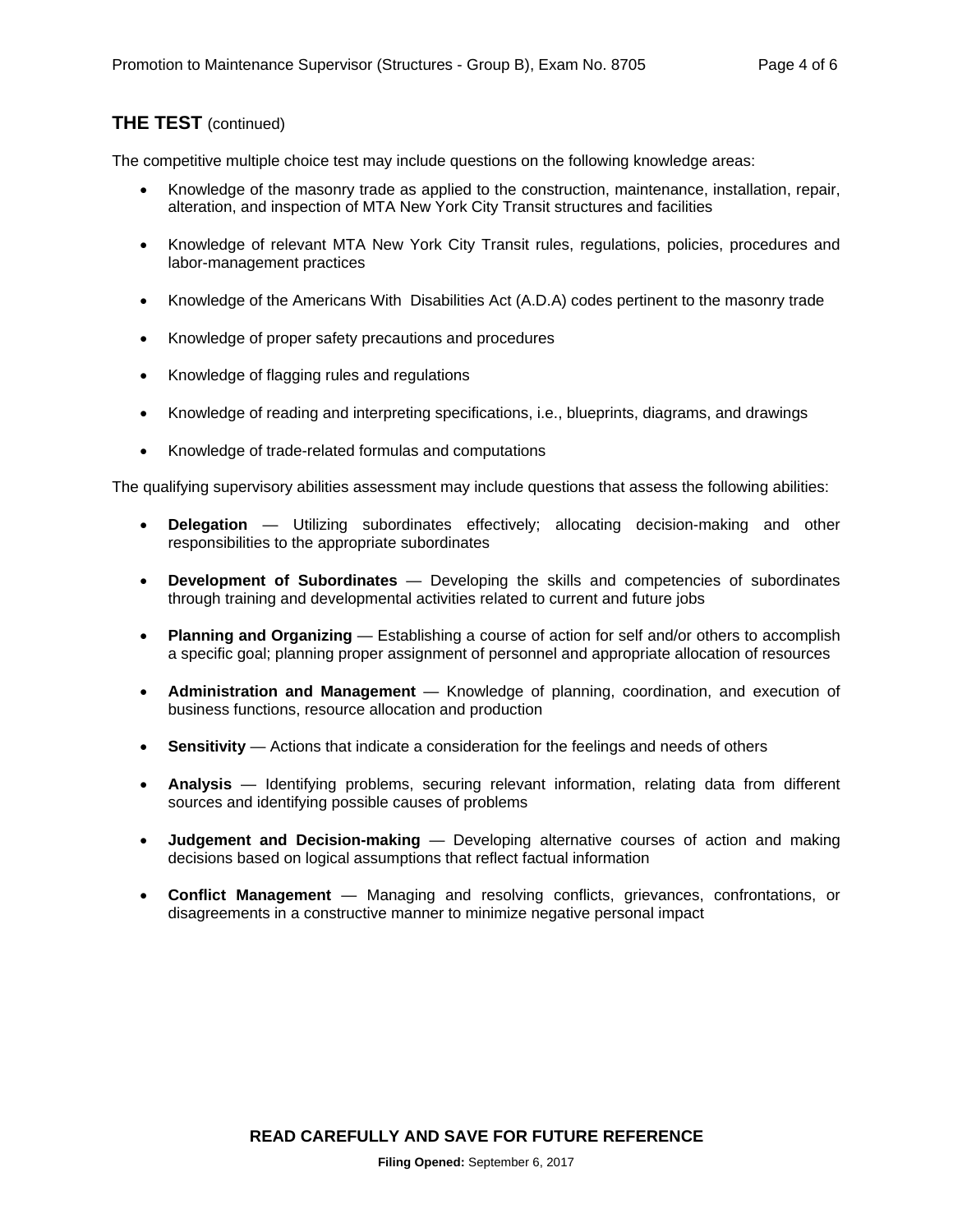## **THE TEST** (continued)

The qualifying essay test will require candidates to write one or more reports based on information provided on the day of the test. Candidates will be evaluated on their ability to write concisely, comprehensively and clearly using good grammatical form. Only those candidates who achieve a passing score on the multiplechoice test will have their qualifying essay test rated.

## **TEST ADMINISTRATION GUIDELINES**

**Warning:** You are not permitted to enter the test site with cellular phones, smart watches, beepers, pagers, cameras, portable media players, or other electronic devices. Calculators are permitted; however, they must be hand-held, battery or solar powered, numeric only. Calculators with functions other than addition, subtraction, multiplication and division are prohibited. Electronic devices with an alphabetic keyboard or with word processing or data recording capabilities such as planners, organizers, etc. are prohibited. If you use any of these devices in the building at any time before, during or after the test, you may **not** receive your test results, your test score may be nullified, and your application fee will **not** be refunded.

You may not have any other person, including children, present with you while you are being processed for or taking the test and no one may wait for you inside of the test site while you are taking the test.

Leaving: You must leave the test site once you finish the test. If you leave the test site after being fingerprinted but before finishing the test, you will not be permitted to re-enter. If you disregard this instruction and re-enter the test site, you may not receive your test results, your test score may be nullified, and your application fee will not be refunded.

**Proof of Identity:** You must present your MTA New York City Transit employee ID when you arrive to take the test.

## **THE TEST RESULTS**

If you pass the competitive multiple-choice test, the qualifying supervisory abilities assessment, and the qualifying essay test and are marked eligible, your name will be placed in final score order on an eligible list and you will be given a list number. You will be notified by mail of your test results. If you meet all requirements and conditions, you will be considered for promotion when your name is reached on the eligible list.

## **SPECIAL ARRANGEMENTS**

**Late Filing:** Consult with **your department's Human Resources representative** to determine the procedure for filing a late *Application* if you meet one of the following conditions:

- 1. You are absent from work for at least one-half of the application period and are unable to apply for reasons such as vacation, sick leave or military duty; or
- 2. You become eligible after the above application period, but on or before the first date of the tests.

**Make-Up Test:** You may apply for a make-up test if you cannot take the tests on the scheduled test date for any of the following reasons:

- 1. Compulsory attendance before a public body;
- 2. On-the-job injury or illness caused by municipal employment where you are an officer or employee of the City;
- 3. Absence from the test within one week after the death of a spouse, domestic partner, parent, sibling, child or child of a domestic partner where you are an officer or employee of the City;
- 4. Absence due to ordered military duty;
- 5. A clear error for which MTA New York City Transit is responsible; or
- 6. A temporary disability, pregnancy-related, or child-birth-related condition preventing you from taking the test.

#### **READ CAREFULLY AND SAVE FOR FUTURE REFERENCE**